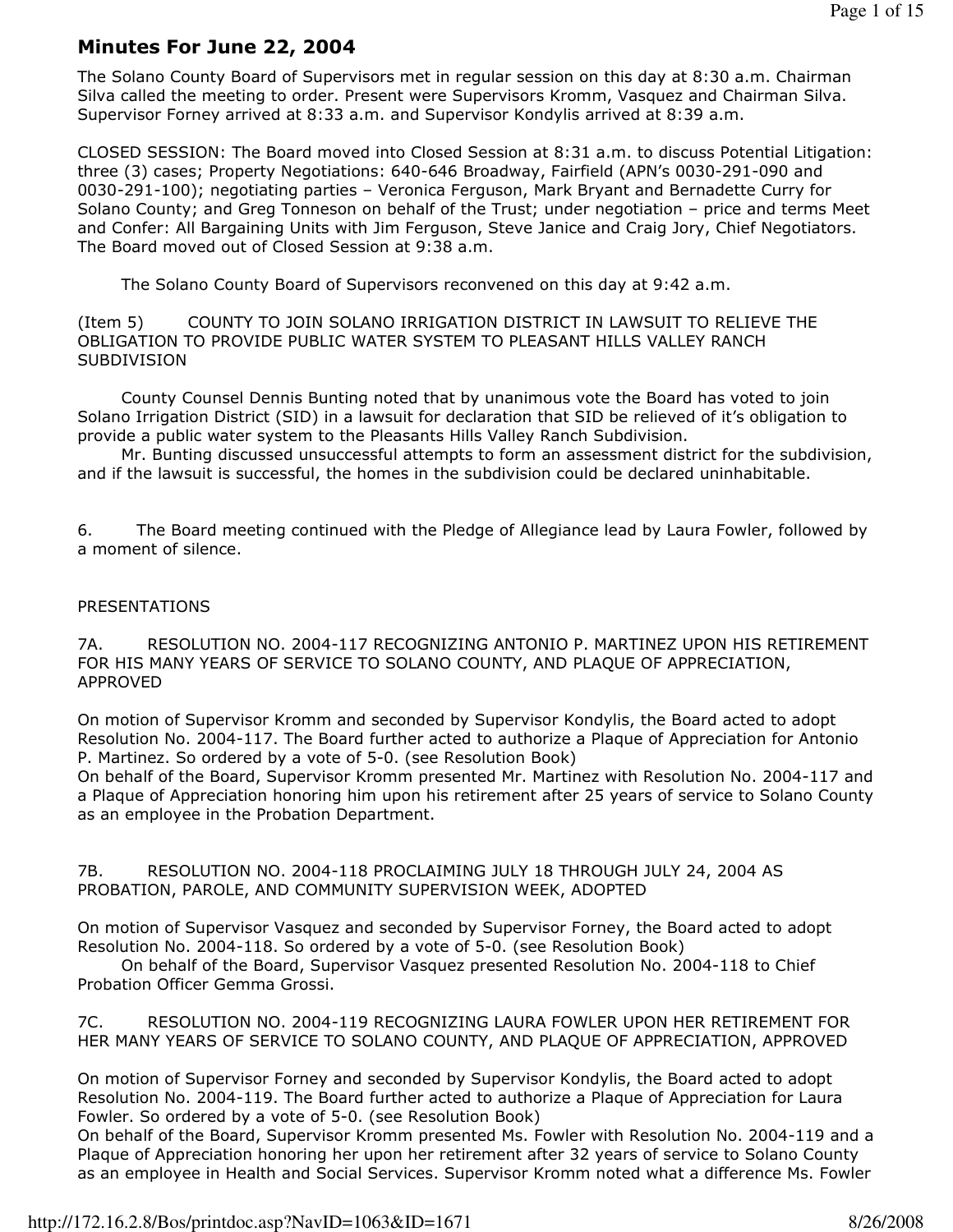has made, and that she will be greatly missed.

Director of Health and Social Services Patrick Duterte discussed what an exemplary employee Ms. Fowler has been, and what a difference she has made in Child Protective Services.

Each Supervisor commented on their experience with Ms. Fowler and their appreciation for the work she has done.

 Ms. Fowler commended her staff and discussed the accomplishments that would not have been possible without the staff. Ms. Fowler also thanked the Board, her supervisors, and her family for their support.

### ITEMS FROM THE FLOOR

#### INTRODUCTION OF JEFFREY E. TOMA, PUBLIC/CONFLICT DEFENDER

 County Administrator Michael Johnson introduced Jeffrey Toma, the new Solano County Public/Conflict Defender, and gave a brief professional history noting the extensive experience Mr. Toma will be bringing to Solano County when he begins work in July.

### INTRODUCTION OF DONALD RONALD CHAPMAN, HEALTH OFFICER

 Director of Health and Social Services Patrick Duterte introduced Donald Ronald Chapman, the new Solano County Health Officer, and outlined a brief professional history.

 Dr. Chapman noted the excellent reputation Solano County has as one of the main reasons for coming to work in Solano County.

APPEARANCE BY JOHN HAUGEN RE CLOSING OF THE CONTRA COSTA/SOLANO FOOD BANK

 John Haugen, Co-Chair Basic Needs Committee, voiced concern regarding the decline in services being provided to County residents by the Contra Costa/Solano Food Bank, and discussed the closing of the Suisun Food Bank facility in August. Mr. Haugen requested the Board assist in finding another site for the food bank.

#### APPEARANCE BY JOHN FOSTER RE PRECISION APPROACH CAPABILITY AT NUT TREE AIRPORT

 John Foster, Chairman Solano County Aviation Advisory Committee, presented the Board with a resolution from the Solano County Aviation Advisory Committee requesting action be taken to amend the 1993 Airport Master Plan to update diagrams and obstruction criteria to accommodate the option of precision approaches at the Nut Tree Airport. Mr. Foster emphasized the importance of the action.

#### APPEARANCE BY DONALD TIPTON, RE 2004/2005 PROPOSED BUDGET

Donald Tipton, Vallejo, voiced concerns regarding the 2004/2005 Proposed budget in the areas of the budget units for the Board of Supervisors, Consolidated County Services, and the East Vallejo Fire Protection District.

#### APPROVAL OF AGENDA

On motion of Supervisor Kondylis and seconded by Supervisor Forney, the Board acted to approve the submitted Agenda, incorporated herein by reference, with the following modifications:

17A. Approve agreement in the amount of \$65,000 with Huron Consulting Group to provide valuation services of Anheuser-Busch Brewery; authorize the County Administrator to execute the document and all amendments in accordance with the project budget, removed from the Consent Calendar.

17C. Approve amendment in the amount of \$110,000 to agreement with Barnes & Click, Inc. for total contract amount of \$200,000 to provide continuation of valuation services to Valero Refinery; authorize the County Administrator to execute the document, removed from the Consent Calendar.

20. Adopt Solano County Children's Alliance proposed State Budget recommendations for 2004-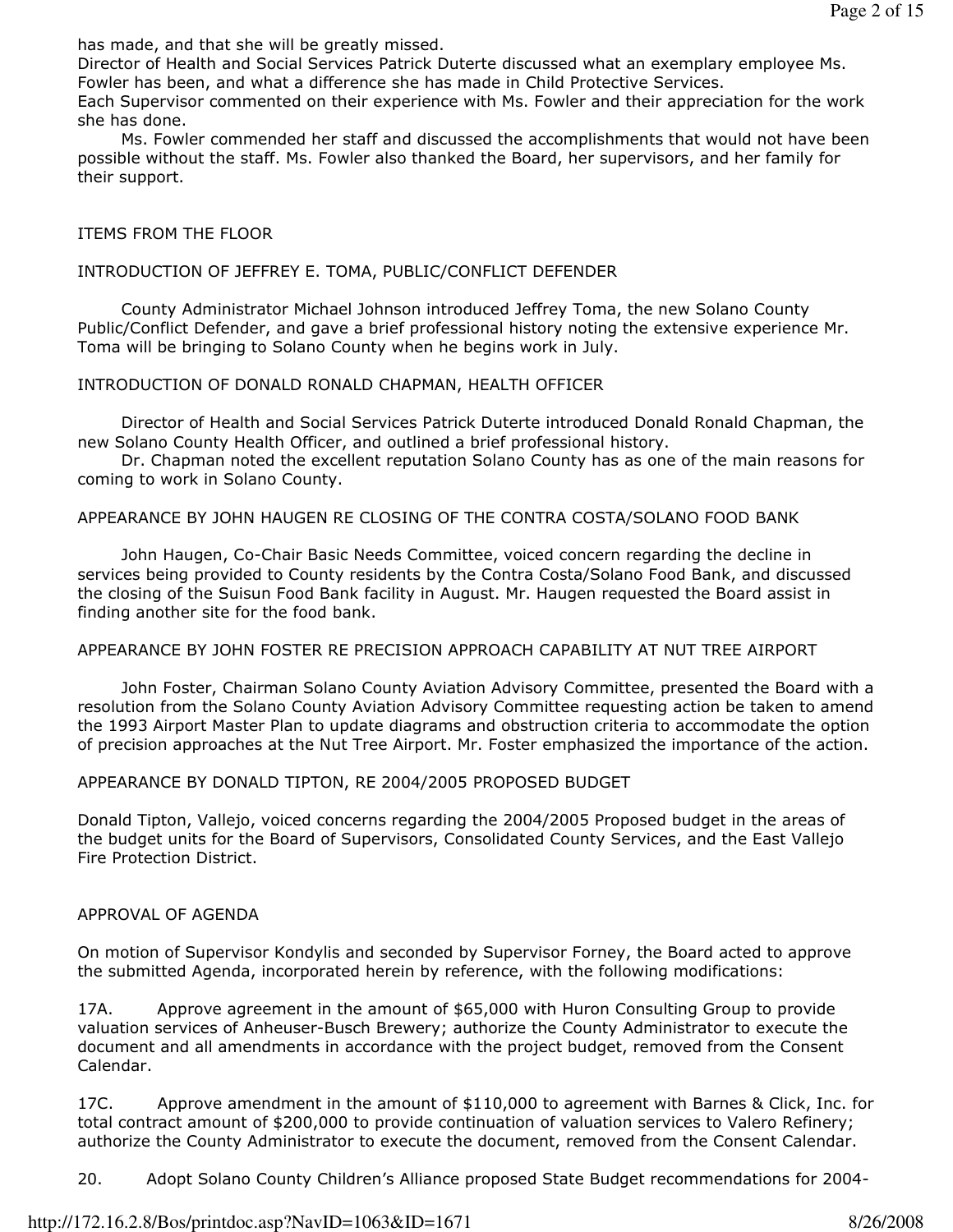05 and endorse the Alliance's positions on SB 1343, AB 2795, and AB 2013, removed from the Consent Calendar and combined with the discussion on Item 31B.

24. Approve agreement with Delta Agency in the amount of \$263,850 to provide investigative services to the Conflict Defender's Office for the period of July 1, 2004 through June 30, 2007; authorize County Administrator to execute contract and any amendments, removed from the Consent Calendar.

25E. Adoption of resolution approving and supporting City of Davis, City of Dixon, and University of California at Davis proposal to California Department of Conservation's California Farmland Conservancy Program and to U.S. Department of Agriculture's Farm and Ranch Land Protection Program for McConeghy Property Agricultural Conservation Easement, removed from the Agenda.

So ordered by a vote of 5-0.

# COMMENT ON THE CONSENT CALENDAR

25 B. Authorize Director of Resources Management to negotiate and execute agreement with Tamara Attard et al regarding improvements to Gates Canyon Road (Vacaville area)

 Donald Tipton, Vallejo, noted being in favor of this action as long as "it works for the south end as well as it does for the north".

 Supervisor Vasquez noted the Attard family will be paying \$87,000 for improving 1,500 feet of roadway when in fact about 3,000 feet needs to be done. Supervisor Vasquez requested, since staff is going to be there, to look at the agreement and that the entire 3,000 feet be done, responding Paul Wiese, Department of Resources Management/Public Works, noted a clause in the agreement regarding feasibility of doing the additional 1,500 feet.

# CONSENT CALENDAR

On motion of Supervisor Kondylis and seconded by Supervisor Forney, the Board acted to approve the following Consent Calendar items by a vote of 5-0.

13. MINUTES OF THE BOARD OF SUPERVISORS MEETING OF JUNE 1, 2004, JUNE 8, 2004, as outlined in the Agenda Submittal from the Clerk of the Board dated June 22, 2004, incorporated herein by reference, approved.

14A. PROCLAMATION HONORING SCOTT LAMB, UPON ACHIEVING THE RANK OF EAGLE SCOUT, approved.

PROCLAMATION HONORING JASON HIXSON, UPON ACHIEVING THE RANK OF EAGLE SCOUT, approved.

PROCLAMATION HONORING JASON PICKETT, UPON ACHIEVING THE RANK OF EAGLE SCOUT, approved.

14B. PROCLAMATION HONORING THE EGIDIO FAMILY UPON THEIR RETIREMENT FROM THE SOLANO COUNTY FAIR, approved.

14C. PROCLAMATION HONORING DUNCAN MILLER ON THE OCCASION OF HIS 83RD BIRTHDAY AND FOR HIS 40 YEARS OF COMMUNITY SERVICE IN SOLANO COUNTY, approved.

15A. APPROPRIATION TRANSFER IN AMOUNT OF \$200,000 FROM GENERAL FUND CONTINGENCIES TO CONTRIBUTION TO PUBLIC SAFETY, as outlined in the Agenda Submittal from the County Administrator's Office dated June 22, 2004, incorporated herein by reference, approved.

APPROPRIATION TRANSFER IN THE AMOUNT OF \$200,000 INCREASING EXPENDITURES/REVENUE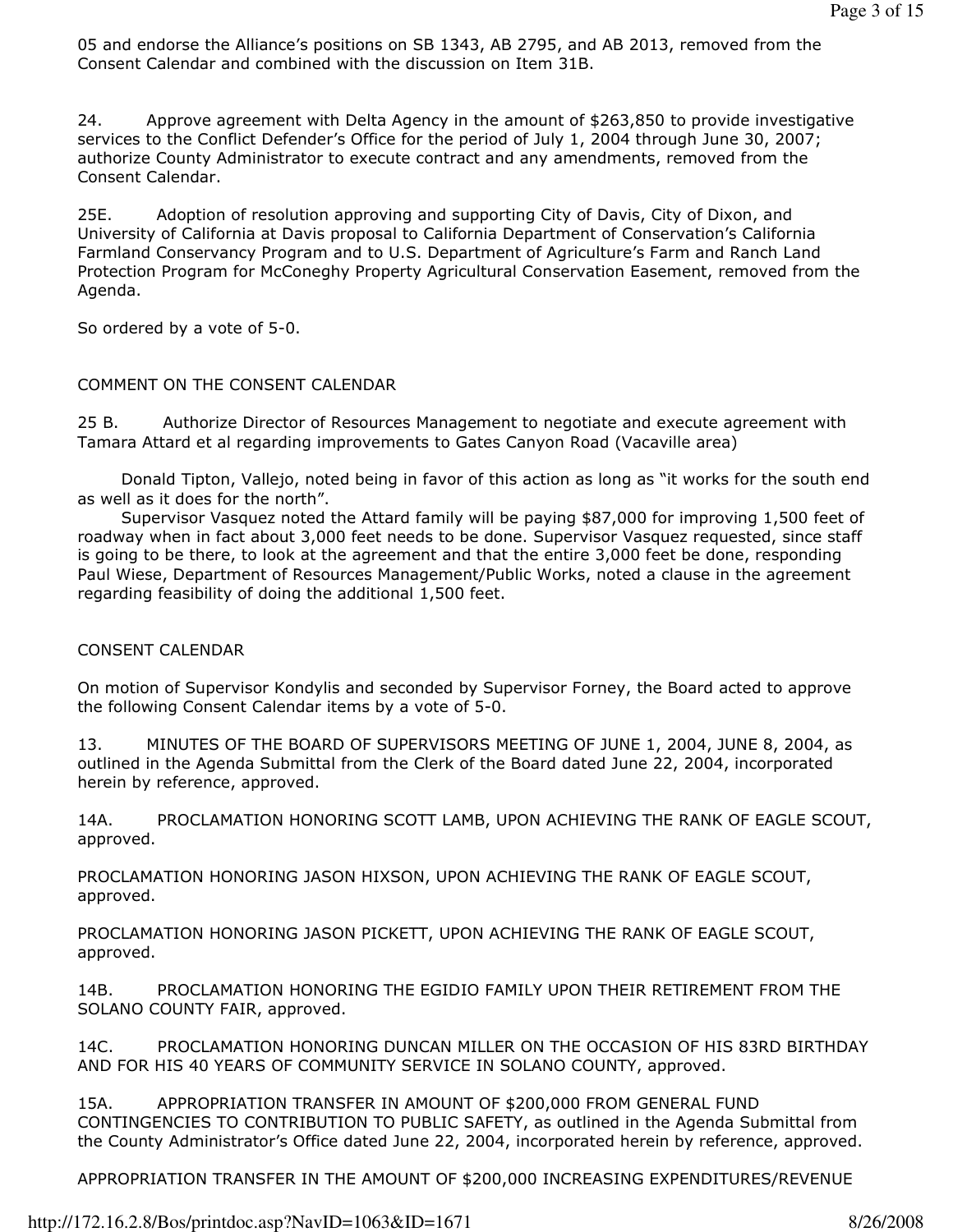IN OTHER PUBLIC DEFENSE, as outlined in the Agenda Submittal from the County Administrator's Office dated June 22, 2004, incorporated herein by reference, approved.

15B. APPROPRIATION TRANSFER IN THE AMOUNT OF \$33,000 RE LEGAL REPRESENTATION FOR INMATES OF CALIFORNIA MEDICAL FACILITY AND SOLANO STATE PRISON AND RECOGNIZING UNANTICIPATED REVENUE, as outlined in the Agenda Submittal from the County Administrator's Office dated June 22, 2004, incorporated herein by reference, approved.

15C. EXTENSION OF AGREEMENTS WITH CHILD HAVEN, INC. AND CHILDREN'S NETWORK RE SERVICES FOR CHILDREN 0 TO 5 YEARS AND THEIR FAMILIES, as outlined in the Agenda Submittal from First 5 Solano Children and Families Commission dated June 22, 2004, incorporated herein by reference, approved and Chairman authorized to sign said contracts on behalf of Solano County.

15D. AGREEMENT WITH AFFORDABLE HOUSING AFFILIATION, as outlined in the Agenda Submittal from First 5 Solano Children and Families Commission dated June 22, 2004, incorporated herein by reference, approved and Chairman authorized to sign said contracts on behalf of Solano County.

15E. APPOINTMENT OF JEFFREY E. THOMA TO POSITION OF SOLANO COUNTY PUBLIC DEFENDER EFFECTIVE JULY 19, 2004, as outlined in the Agenda Submittal from the County Administrator's Office dated June 22, 2004, incorporated herein by reference, ratified.

 RESOLUTION NO. 2004-120 AMENDING THE ALPHABETICAL LISTING OF CLASSES AND SALARIES (PUBLIC DENENDER), adopted. (see Resolution Book)

16A. EXAMINATION OF THE BOOKS OF THE COUNTY TREASURY AS OF MARCH 22, 2004, as outlined in the Agenda Submittal from the Auditor-Controller's Office dated June 22, 2004, incorporated herein by reference, approved.

16B. AUDIT REPORT OF SOLANO COUNTY FAIR FOR THE YEAR ENDED DECEMBER 31, 2003, as outlined in the Agenda Submittal from the Auditor-Controller's Office dated June 22, 2004, incorporated herein by reference, approved.

16C. APPROPRIATION TRANSFER TO RECORD BUDGETARY ACCOUNTS NECESSARY FOR THE PENSION OBLIGATION BOND PROCEEDS AND RELATED ISSUANCE COSTS, as outlined in the Agenda Submittal from the Auditor-Controller's Office dated June 22, 2004, incorporated herein by reference, approved.

17B. AMENDMENT TO CONTRACT FOR LEGAL SERVICES WITH LAW OFFICES OF DAVID GINN RE PENDING LITIGATION MATTERS RELATED TO SOLANO COUNTY V. LIONSGATE CORPORATION, as outlined in the Agenda Submittal from the County Counsel's Office dated June 22, 2004, incorporated herein by reference, approved and County Administrator authorized to negotiate and execute said agreement on behalf of Solano County.

18A. DESIGNATION OF MEMORIAL AREA HONORING RESERVE DEPUTY JOHN SANDLIN, as outlined in the Agenda Submittal from General Services dated June 22, 2004, incorporated herein by reference, approved.

18B. PUBLIC HEARING CONFIRMING DELINQUENT ACCOUNTS FOR MANDATORY GARBAGE COLLECTION, DISPOSAL, AND RECYCLING SERVICES IN UNINCORPORATED AREAS OF VALLEJO, set for July 27, 2004, 9:00 a.m.

18C. EXTENSION TO SERVICE AGREEMENT WITH PACIFIC POWER CORPORATION, FAIRFIELD RE MAINTENANCE OF COUNTY'S COGENERATION PLANT, as outlined in the Agenda Submittal from the General Services dated June 22, 2004, incorporated herein by reference, approved and County Administrator authorized to execute said agreement on behalf of Solano County.

18D. AMENDMENT TO FRANCHISE AGREEMENT WITH VACAVILLE SANITARY SERVICE RE GARBAGE COLLECTION, DISPOSAL, AND RECYCLING SERVICES IN VALLEJO, as outlined in the Agenda Submittal from the General Services dated June 22, 2004, incorporated herein by reference, approved and Chairman authorized to execute said agreement on behalf of Solano County.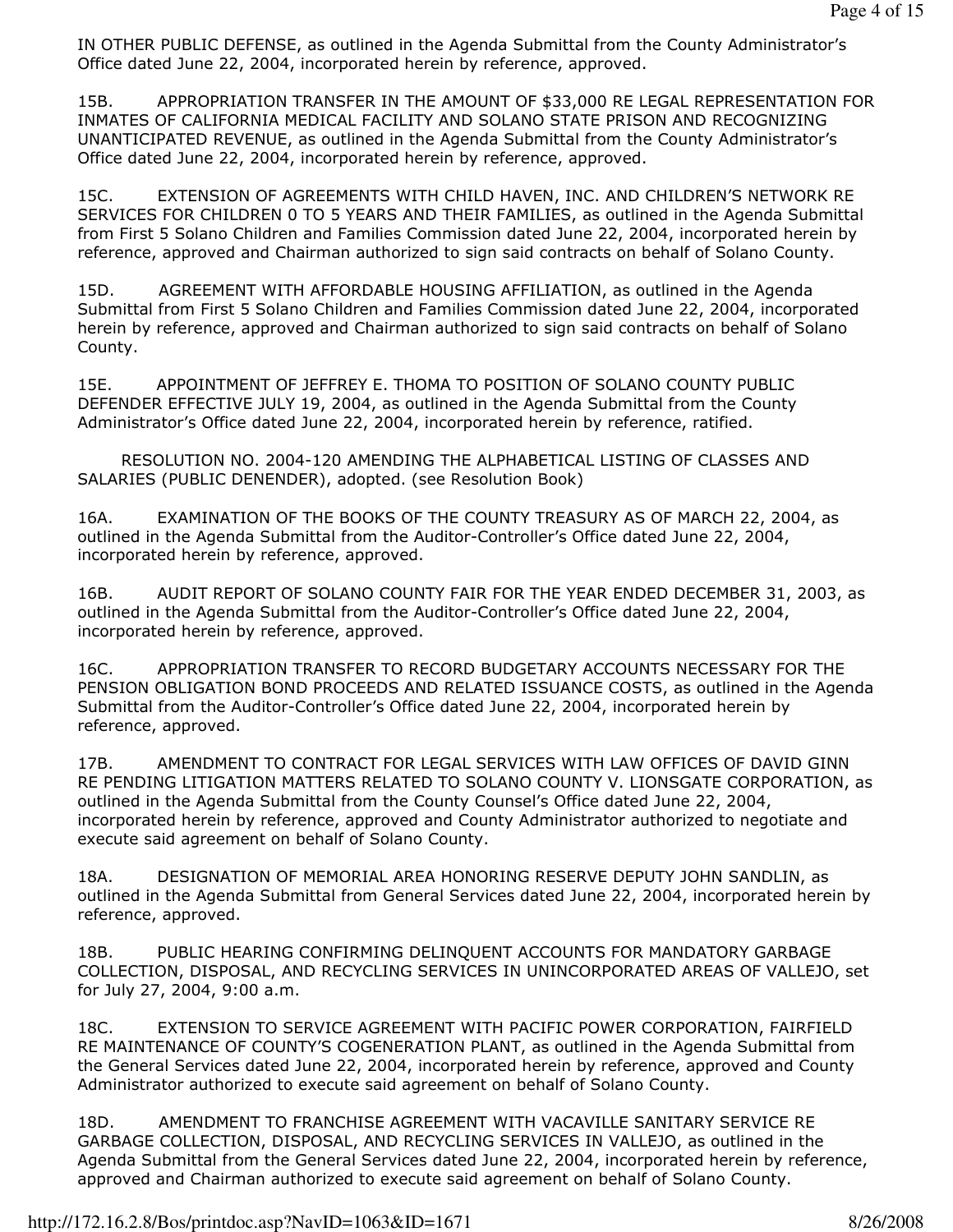19A. AMENDMENT TO AGREEMENT WITH CAMINAR PATH RE SOLANO TRANSITIONAL OPPORTUNITY PROGRAM (STOP), as outlined in the Agenda Submittal from Health and Social Services dated June 22, 2004, incorporated herein by reference, approved and Chairman authorized to sign said contract on behalf of Solano County.

19B. THIRD AMENDMENT TO AGREEMENT WITH SAN MATEO COUNTY FOR THE CAPI (CASH ASSISTANCE PROGRAM FOR IMMIGRANTS), as outlined in the Agenda Submittal from Health and Social Services dated June 22, 2004, incorporated herein by reference, approved.

19C. RELEASE OF ACCOUNTABILITY FOR FIXED ASSETS AS OF JUNE 30, 2004, as outlined in the Agenda Submittal from Health and Social Services dated June 22, 2004, incorporated herein by reference, approved.

19D. AMENDMENTS TO CONTRACTS WITH PHARMATOX, INC. OUTPATIENT PROGRAM, SSAC/DETOX, SSAC/JOHN'S PLACE (SLE) PROGRAM, HEALTHY PARTNERSHIPS OUTPATIENT, GENESIS HOUSE RESIDENTIAL, HOUSE OF ACTS RESIDENTIAL FOR BAY AREA SERVICES NETWORK PROJECT (BASN), as outlined in the Agenda Submittal from Health and Social Services dated June 22, 2004, incorporated herein by reference, approved, and Chairman authorized to sign said agreements on behalf of Solano County.

21A. RESOLUTION NO. 2004-121 AUTHORIZING THE APPLICATION FOR AUGMENTATION FUNDING UNDER THE DELINQUENCY PREVENTION & INTERVENTION CHALLENGE PROGRAM AND PLAN MODIFICATION TO THE COUNTY COMPREHENSIVE MULTI-AGENCY JUVENILE JUSTICE PLAN, adopted. (see Resolution Book)

21B. RESOLUTION NO. 2004-122 APPROVING THE EXPENDITURE PLAN FOR FUNDS RECEIVED UNDER COMPREHENSIVE YOUTH SERVICES ACT, adopted. (see Resolution Book)

21C. RENEWAL CONTRACT WITH FAMILIES FIRST, INC. RE INTENSIVE INTERVENTION SERVICES UNDER THE PROMOTING SAFE AND STABLE FAMILIES PROGRAM, as outlined in the Agenda Submittal from Probation dated May 25, 2004, incorporated herein by reference, approved and County Administrator authorized to sign any contract amendments on behalf of Solano County.

22A. APPROPRIATE \$81,930 IN UNANTICIPATED REVENUE TO THE CAL-MMET (METHAMPHETAMINE ENFORCEMENT) PROGRAM, as outlined in the Agenda Submittal from Sheriff's Office dated June 22, 2004, incorporated herein by reference, approved.

22B. 1-YEAR CONTRACT RENEWAL WITH DR. FRANK SCALERCIO RE SPECIALIZED PSYCHIATRIC SERVICES, as outlined in the Agenda Submittal from Sheriff's Office dated June 22, 2004, incorporated herein by reference, approved and Chairman authorized to sign said agreement on behalf of Solano County.

22C. TRANSFER OF \$140,000 FROM RESERVE-OTHER (730) TO FUND BALANCE AVAILABLE (740) WITHIN FUND 241, SHERIFF CIVIL PROCESS FEES, as outlined in the Agenda Submittal from Sheriff's Office dated June 22, 2004, incorporated herein by reference, approved.

23. RESOLUTION NO. 2004-123 AUTHORIZING THE DISTRICT ATTORNEY TO SUBMIT A GRANT PROPOSAL TO THE CALIFORNIA DEPARTMENT OF INSURANCE FOR A PROGRAM FOR INVESTIGATION AND PROSECUTION OF AUTOMOBILE INSURANCE FRAUD, adopted. (see Resolution Book)

25A. NOTICE OF COMPLETION FOR PLEASANTS VALLEY ROAD BRIDGE AT PLEASANTS CREEK COMPLETED BY SHASTA CONSTRUCTORS, INC., as outlined in the Agenda Submittal from Resources Management dated June 22, 2004, incorporated herein by reference, approved.

25B. DIRECTOR OF RESOURCES MANAGEMENT AUTHORIZED TO NEGOTIATE AND EXECUTE AGREEMENT WITH TAMARA ATTARD ET AL RE IMPROVEMENTS TO GATES CANYON ROAD, as outlined in the Agenda Submittal from Resources Management dated June 22, 2004, incorporated herein by reference, approved.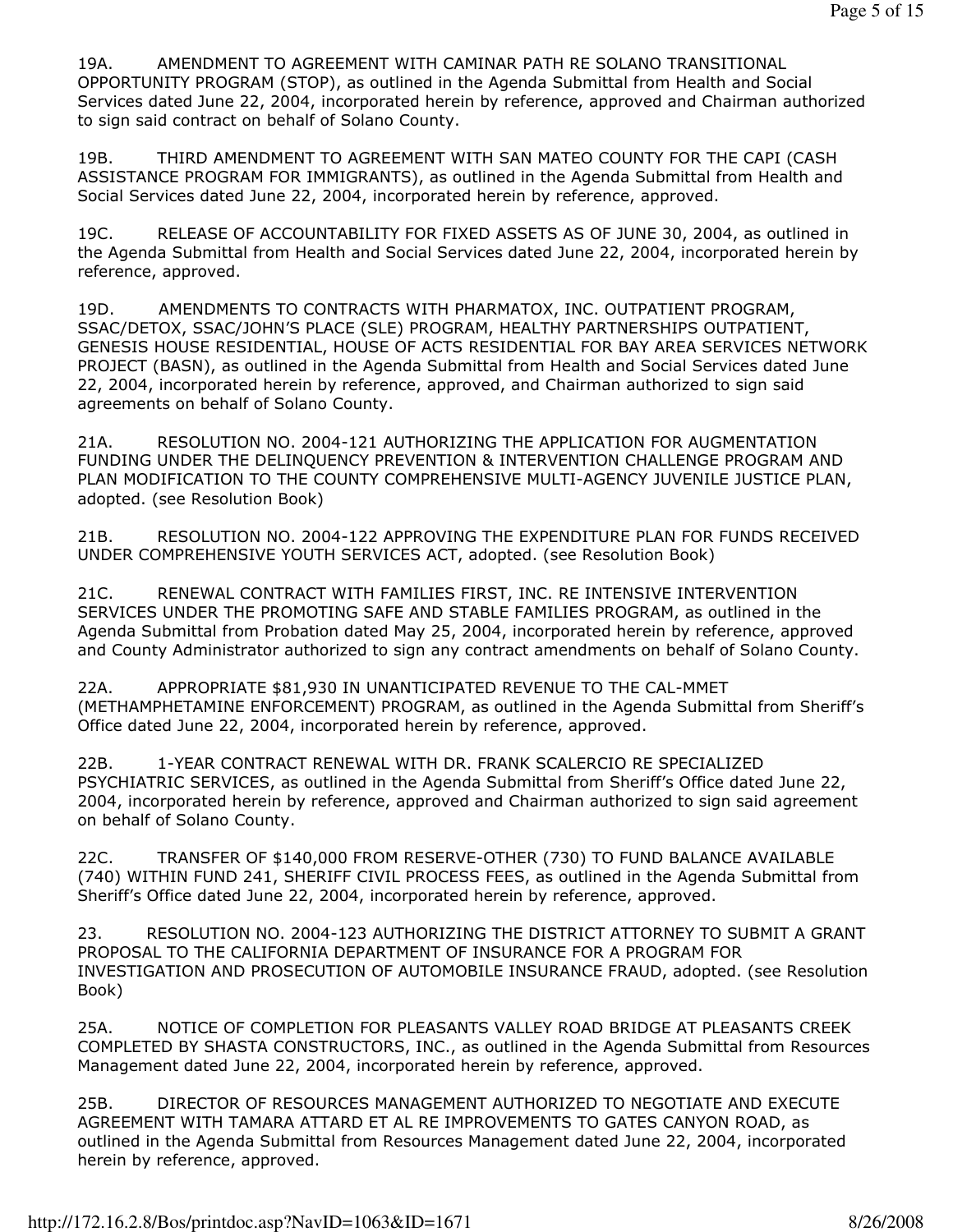25C. APPROPRIATION TRANSFER IN REVENUE IN AMOUNT OF \$20,000 IN SURVEYOR ENGINEER BUDGET, as outlined in the Agenda Submittal from Resources Management dated June 22, 2004, incorporated herein by reference, approved.

25D. APPROPRIATION TRANSFER IN OTHER PROFESSIONAL SERVICES REVENUE IN THE AMOUNT OF \$37,770, as outlined in the Agenda Submittal from Resources Management dated June 22, 2004, incorporated herein by reference, approved.

25F. PUBLIC HEARING ON GREEN VALLEY OPEN SPACE MAINTENANCE DISTRICT ASSESSMENTS FOR FY2004/2005, set for July 27, 2004.

RESOLUTION NO. 2004-124 DIRECTING PREPARATION OF ANNUAL ENGINEER'S REPORT FOR THE GREEN VALLEY OPEN SPACE MAINTENANCE DISTRICT, adopted. (see Resolution Book)

RESOLUTION NO. 2004-125 DECLARING ITS INTENTION TO ORDER IMPROVEMENTS AND LEVY ASSESSMENTS AND PROVIDING FOR HEARING AND NOTICE FOR LANDSCAPE AND LIGHTING MAINTENANCE ASSESSMENT DISTRICT (GREEN VALLEY OPEN SPACE MAINTENANCE DISTRICT), adopted. (see Resolution Book)

26. RESOLUTION NO. 2004-126 JOINING THE CALIFORNIA FAIR SERVICES AUTHORITY, adopted. (see Resolution Book)

27. RESOLUTION NO. 2004-127 APPROVING THE RECORDS RETENTION SCHEDULE FOR THE DEPARTMENT OF VETERANS SERVICES, adopted. (see Resolution Book)

SPECIAL DISTRICTS GOVERNED BY THE BOARD OF SUPERVISORS:

Rural North Vacaville Water District

28. Minutes regarding this matter are contained in the Rural North Vacaville Water District Minutes Book.

29. East Vallejo Fire Protection District: Quarterly Meeting: no business to conduct

## **ORDERS**

17A. AGREEMENT WITH HURON CONSULTING GROUP TO PROVIDE VALUATION SERVICES OF ANHEUSER-BUSCH BREWERY, APPROVED

17C. AMENDMENT TO AGREEMENT WITH BARNES & CLICK, INC. RE VALUATION SERVICES TO VALERO REFINERY, APPROVED

 The Board was provided with an Agenda Submittal from the County Counsel's Office dated June 22, 2004, incorporated herein by reference, regarding to provide property valuation services regarding Anheuser-Busch Brewery and Valero Refinery.

 Responding to questions posed by Supervisor Kondylis regarding reimbursement of the costs, County Counsel Dennis Bunting noted the fees are part of administration and the County would be able to recover the cost, and noted the affected cities are participating with the upfront costs.

 On motion of Supervisor Kondylis and seconded by Supervisor Kromm, the Board acted to approve the agreement with Huron Consulting Group for valuation services re Anheuser-Busch Brewery, to approve the amendment to the agreement with Barnes & Click, Inc. for valuation services relating to Valero Refinery, and to authorize the County Administrator to execute the documents.

24. AGREEMENT WITH DELTA AGENCY RE INVESTIGATIVE SERVICES FOR THE CONFLICT DEFENDER'S OFFICE APPROVED FOR 6 MONTH PERIOD

 The Board was provided with an Agenda Submittal from the Public Defender/Conflict Defender dated June 22, 2004, incorporated herein by reference, regarding an agreement to provide investigative services to the Conflict Defender's Office.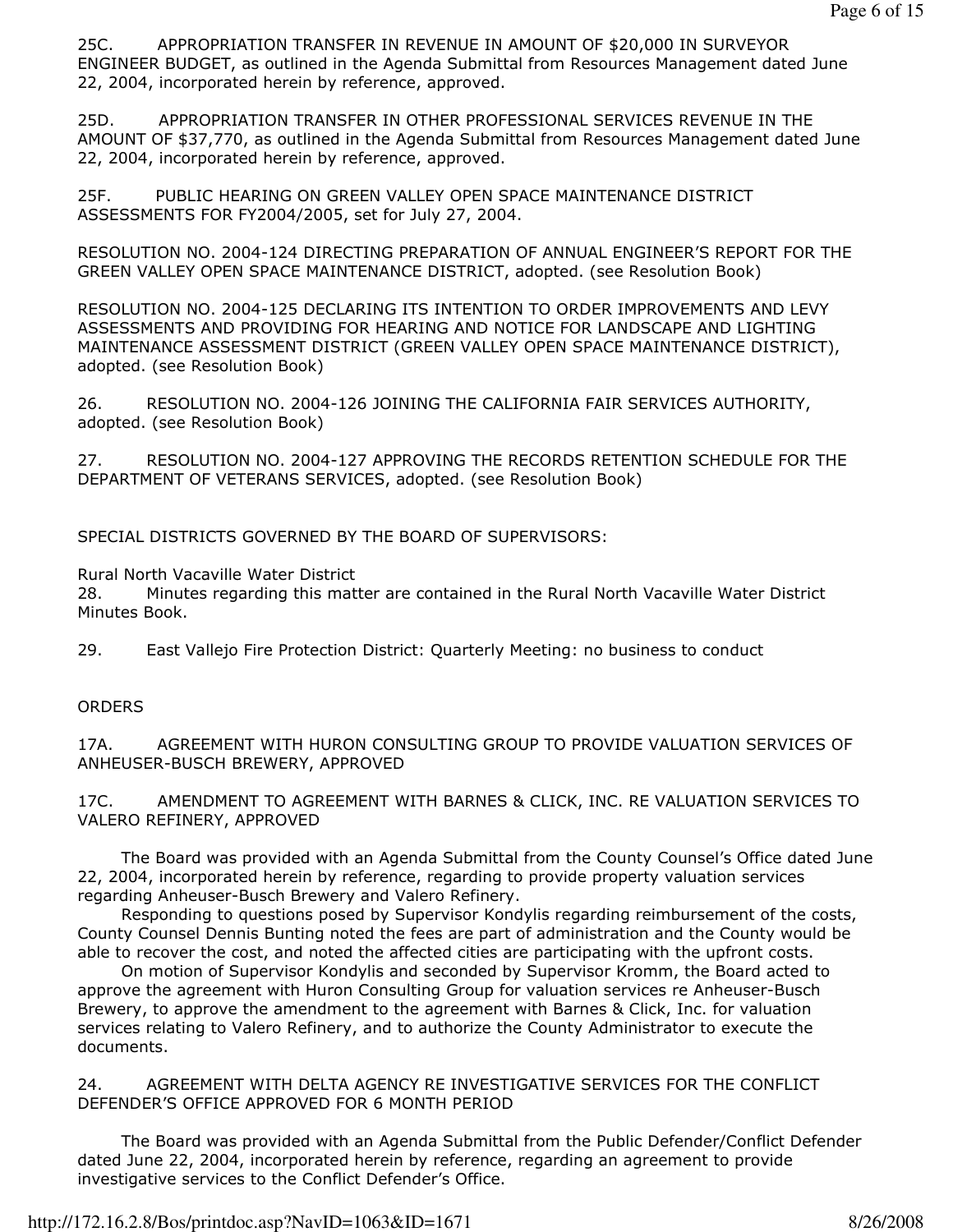Supervisor Kromm questioned why the department is contracting out for the investigative services rather than a County employee performing these investigations, responding John Taylor, County Administrator's Office, outlined a brief history, and noted difficulties in recruiting investigators.

 Supervisor Kromm voiced concern with the terms of the agreement being three years in light of the new Public Defender starting.

 Responding to concerns voiced by Supervisor Kondylis regarding contracting out, Mr. Taylor noted the County is paying the amount equal to a County employee's salary and benefits for this service, Mr. Taylor discussed the needs of the Conflict Defender's Office.

Chairman Silva posed questions regarding delaying the agreement, Mr. Taylor noted the agreement could be for a 6-month period rather than a 3-year period.

On motion of Supervisor Kromm and seconded by Chairman Silva the Board acted to approve the agreement with Delta Agency to provide investigative services to the Conflict Defender's Office for a 6-month period, and to authorize the County Administrator to sign said contract on behalf of Solano County. So ordered by a vote of 5-0.

## 31A. COMMISSIONED ART PIECE FOR THE COUNTY ADMINISTRATION CENTER COURTYARD BY ROBERTO ROVIRA OF AZIMUTH STUDIOS, APPROVED

 Ann Cousineau, Art Committee, reviewed the information contained in the Agenda Submittal from the County Administrator's Office dated June 22, 2004, incorporated herein by reference, regarding work by the Public Art Committee in selecting an artist and art piece to be placed in the public courtyard area of the County Administration Center.

 Roberto Rovira, Azimuth Studios, outlined his concept and integration of the art piece titled "The Glass Hull", structural elements of the art piece that captures the spirit of the Government Center, the relationship of the government and the public, and to the history and diversity of the County. Mr. Rivora presented a module of The Glass Hull.

 There was a brief discussion regarding the possibility of defamation or vandalism of the art piece, safety features that have been incorporated into the design, and perimeter cameras that will be monitored by the Sheriff's Office.

 On motion of Supervisor Kondylis and seconded by Supervisor Kromm, the Board acted to approve the Art Committee's recommendation of Roberto Rovira of Azimuth Studios as the artist to produce "The Glass Hull", and to authorize the County Administrator to negotiate and sign the agreement with Mr. Rovira. So ordered by a vote of 5-0.

# 31C. OLD LIBRARY BUILDING TO REMAIN IN ORIGINAL LOCATION

 Assistant County Administrator Darby Hayes gave a brief introduction to the item. County Architect Kanon Artiche reviewed the information contained in the Agenda Submittal from the County Administrative Office dated June 22, 2004, incorporated herein by reference, regarding the potential relocation or removal of the Old Library Building. Mr. Artiche reviewed the information through a visual presentation showing options for placement of the building in different locations if it is moved, a breakdown of the costs relating to moving the building totaling \$1,837,466, views of the plaza area with or without the building, and a spreadsheet of the costs to expand the courtyard area.

 Responding to questions posed by Supervisor Kromm regarding costs for the environmental assessment, Mr. Artiche noted the environmental assessment costs could range in cost up to \$100,000. A short discussion followed regarding the need for an Environmental Impact Report, analysis of the building, using funds to improve the Old County Courthouse instead, and \$285,000 in the Government Center budget for cosmetic improvements to the Old Library.

 Responding to questions posed by Supervisor Kondylis regarding use of ACO funds, Mr. Hayes noted depending on the use of the building if it is moved or not, that costs are estimated over \$1 million to bring the building up to current County standards to use as office space.

Supervisor Kondylis voiced concern that General Fund money might be used.

 Chairman Silva feels the options are to remove or tear down the Old Library and put the funds into the Old Court House, move the building, or leave the building as is and renting out the space to recoup County funds.

 Supervisor Vasquez voiced concern with coming up with \$2.3 million to relocate the building; responding Mr. Hayes discussed other possible options to fund moving of the Old Library.

Supervisor Vasquez noted the need to discuss what will be done with the building.

Chairman Silva read a letter received from Fairfield City Mayor Karin MacMillan dated June 22, 2004, incorporated herein by reference, relative to preservation of the Old Library at the current site.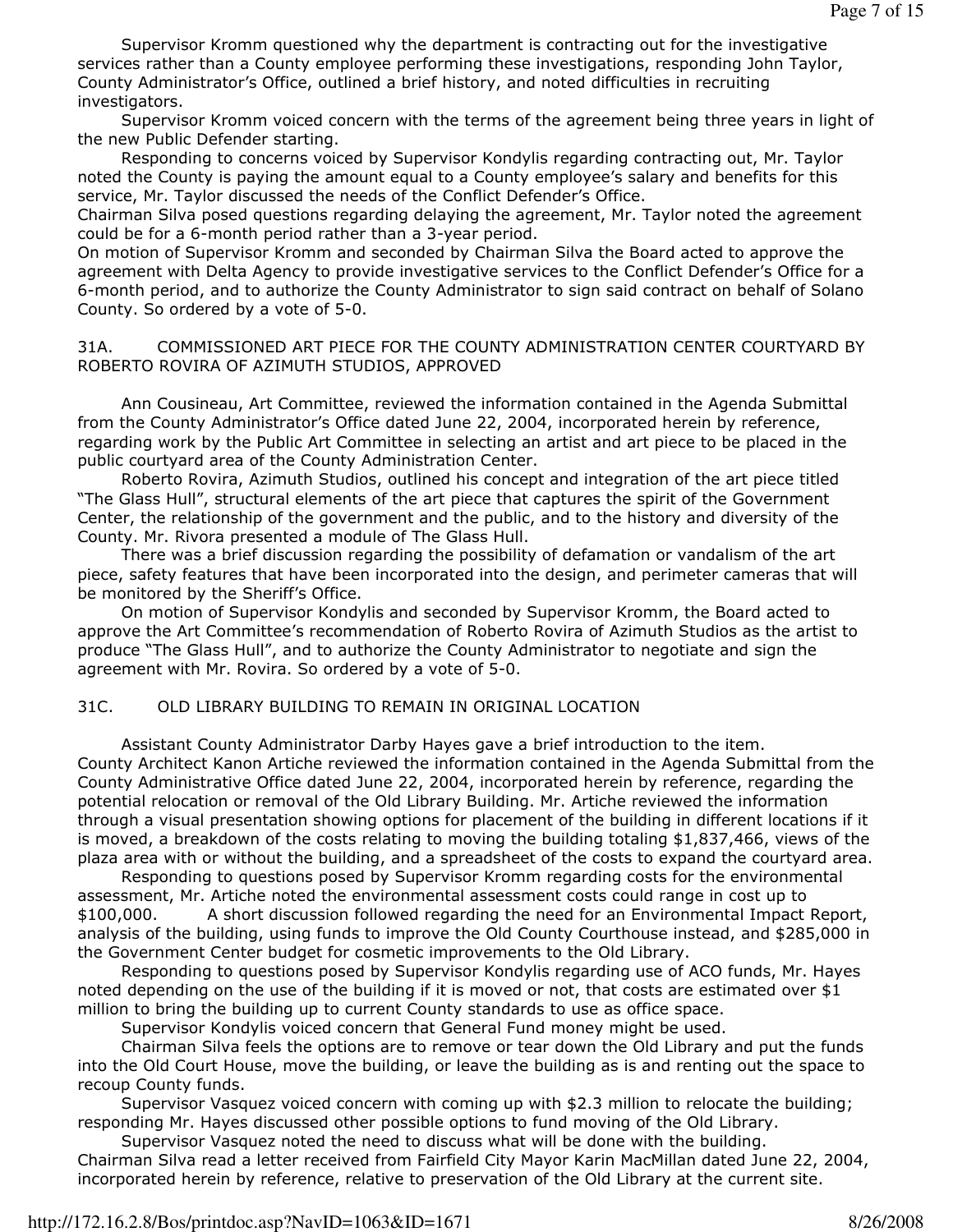There was a brief discussion regarding the Memorandum of Understanding (MOU) and the contribution of funds with the City of Fairfield, public parking spaces in the parking structure, exclusion of the Old Library from the MOU, and other points of the MOU pertaining to security and placement of the plaza.

Donald Tipton, Vallejo, voiced concern with spending \$2 million to move the Old Library, who would be doing the EIR's, and noted the need to mix the old with the new.

 Chairman Silva voiced concern with the perception that there is going to be a museum in the Old Library building, and that no decision has been made by the Board on the use of the building.

 Clara Young, Fairfield, noted support for preservation, feels all of the old is being thrown away, and endorsed a museum being located in the Old Library building to preserve our culture.

 Elizabeth Jacobs, Fairfield, feels the Old Library should be preserved in the present location, feels historical buildings and landmarks give the city a sense of history, display the city's identity, and feels a museum would be a good use of the building.

 Richard "Dick" Brann, past Supervisor, read a quotation noting the need to take pride in our ancestors, feels the building is beautiful and good to represent the City of Fairfield's past and future, the Old Library building still has life for public use, discussed the use of the Old San Francisco Library as the current Asian Art Museum, and the potential for this building.

 Edna Barnes, Fairfield, feels the most cost effective measure is to leave the building where it is, the building represents the history and diversity of our County, the building is beautiful, and requested the building be saved.

James Stevenson, Solano County Historical Society and the Solano County Historical Records Commission, noted the historic importance of this building to the community, the value of the building, diminished value if the building is moved, voiced concern with spending public funds to move the building and the potential for damage, requested public funds not be used to move the Old Library building, and the duplication the mission of a proposed museum. Dr. Stevenson noted the recommendation for a museum to preserve local Fairfield and Suisun history.

Barbara Van Putten, Green Valley, noted work by her students on a booklet depicting the Old Library as one of the County's local treasures, resurgence in protecting local history, interest by people for preservation of the building, and requested the building be saved.

Linda Barrow, Fairfield teacher, urged the building and statue in the present location, discussed family history relating to the library and importance since the late 1800's, how the Old Library building and Chief Solano as the center of Fairfield and the County, the importance of history in the community, and endorsed the use of the building as a museum.

Ashley Taylor, Fairfield, discussed the importance of history, the need to know how the past and present relates, and read two short letters also endorsing leaving the building in its present location. Nancy Dingler, Vacaville, noted the collection of many signatures to save the Old Library building, how beautiful the interior is, the need for some exterior work, noted the detrimental effects moving a building has, discussed the skills used in the building of the Old Library, and the need to preserve this building.

Norma Richardson, Fairfield, discussed the importance of leaving the historic building on its' current site, the sense of home and identity the Old Library building, Chief Solano, and the County Banner have for many people.

Shaun Lum, Vacaville, endorses saving the Old County Library, discussed the role of history in the County, the common goal of promoting community heritage, preservation of historic resources, the creation of the County Free Library, and requested the Board consider preservation of this building. Ron Hurlburt noted the Old Library was built in 1931 primarily of concrete and voiced concern with moving the building, the least costly plan is to refurbish the Old Library in the present location, and the offer of the Solano County Historical Society to assist in the funding of the refurbishment of the building if it is used as a local museum.

Leslie Batson, Fairfield, discussed the history of Cordelia Waterman and the importance of Robert Waterman, the agreement in 1858 between Mr. Waterman and the Board of Supervisors a copy of the transcription is incorporated herein by reference. In the document Mr. Waterman promised to dedicate land and \$10,000 if the citizens voted to relocate the County seat to the Village of Fairfield, and the ultimate acceptance by the Board of Supervisors of more than 16 acres where this Court House and two other buildings now stand. The offer of land was contingent on the property only being used for public buildings, and the preservation of books, records and papers of the County. Ms. Batson noted the need for a proper home for the County archives, and the need to preserve the few significant historic buildings we have in Fairfield.

Susan Diamondstone, Esq., Fairfield, as an historian Ms. Diamondstone noted the importance of historic records and access to those records, suggested using the Old Library as a home for the County historical records, noted the architectural beauty of the Old Library, the incorporation of the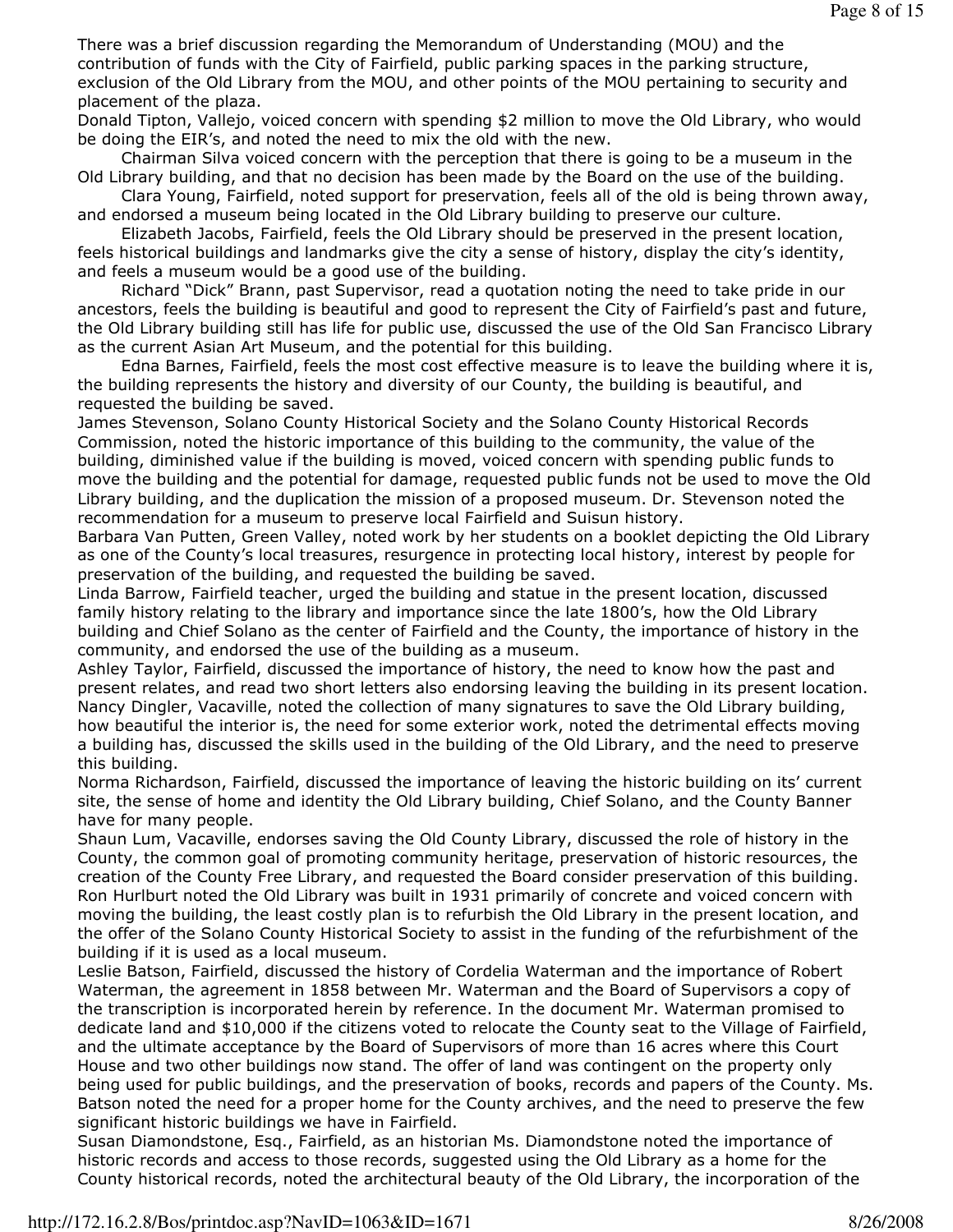old and the new, and discussed the savings of leaving the building in the current site.

Maggie Halls, Fairfield, voiced concern with moving the Old library, discussed the loss representative of the Spanish Colonial building style, the approximate value of the building at \$2.5 million, and preserving the legacy. Ms. Halls discussed work being done by the Solano County Historical Society to put together a business plan for a museum, possible funding sources for a museum, putting the building on the National Historic Register, and noted the support for a Suisun/Fairfield Museum. Responding to questions posed by Supervisor Vasquez regarding how much time is needed for the Historical Society to get things together, Ms. Halls noted the group needs one year to fine tune their plan and to meet with professionals for a business plan, to get the \$1 million for rehabilitation of the building and to find an endowment source to support the museum.

Sabrina Goerke-Shrode, Solano County Historical Society, discussed the combining of old and new buildings in Europe, grant opportunities with Proposition 40 funding for preservation, feels the Old Library would qualify, the need to put the Old Library on the National Historic Register, and the Solano Historic Society would like to partner with Fairfield and the County to develop and rehabilitate the Old Library as an historic site and cultural center.

Verna Brooks introduced the Coffman Family, the family of William Elmer Coffman the original architect of the Old Library building. Mr. Coffman's Great Granddaughter Alexandria Coffman introduced other family members including the son of William Elmer Coffman, William M. Coffman. Ms. Coffman noted how much the building meant to her great-grandfather, discussed many of the other buildings designed by Mr. Coffman along with the Vallejo Veterans Memorial Building, and requested the building remain in its' current location to preserve the history for the City of Fairfield. Hank Higham, Solano County Historical Society, spoke of the importance of maintaining historic sites and artifacts in the County.

Donald Heimberger, Solano County Historical Society, submitted petitions, incorporated herein by reference, containing 1,300 names of people requesting the Old Library be preserved, protected and restored as an historical landmark in its' present location.

Ruth Fleeman, Fairfield, feels the Old Library needs to be preserved to pass on so the children will remember the past. The Old Library is a legacy and is worth preserving.

George Guynn, Jr., Suisun City, voiced concern with the lack of funds for maintenance of old buildings, feels the Old Library has priceless features, the building should be left on the current site, and feels the building would make an ideal museum.

Kathryn Howk, Fairfield, discussed the long-time family, the Mangles and Chadbourne, ties in the valley, and implored the Board to leave the library in its' current site, and endorsed the use of the building as a museum.

Supervisor Kromm discussed the quote on the art piece for the courtyard as "History in the Balance" and the Board is trying to figure out that balance, the reflection of the Old Library in the glass of the new County Administration Center (CAC), the discussion of the Old Library when the CAC concept was being discussed, and the preservation of old buildings in other cities. Supervisor Kromm suggested alternative 2 listed in the report with modification to suggest maybe provide additional funding. Partnerships are needed to keep this building as a treasure for all of us, Supervisor Kromm voiced concern with using County funds, and discussed the immediate facility needs throughout the County that the Board must meet.

Supervisor Kondylis discussed the eligibility of the Old Library on the National Register on its current site, the loss of historic buildings in the County, feels the Old Library adds to the new CAC complex, supports the archive idea, cities have their own museums, and supports uses that will keep the building preserved.

Supervisor Forney noted support to leave the Old Library where it stands, and briefly discussed her personal history with the Old Library and the area.

Supervisor Vasquez read a passage from the Board of Supervisors meeting dated November 8, 1972 that talked about demolishing the Old Library to make way for a park and noted the discussion of using the building as a museum. Supervisor Vasquez voiced concern with what "preserving and restoring " the building means, noted that thirty-two years later we are debating the same issue, the Board needs to determine what needs to be done, and a strong business plan needs to be developed if it is to be used as a museum.

Ms. Halls feels that a strong business plan could be put together in 2 years.

Supervisor Kromm put a challenge to the community to develop a plan within two years on the use of the building, if the community has not come together the County would then look at uses such as office space or a restaurant.

Chairman Silva feels the building will remain on the current site, noted this is a County project and discussed possible County or commercial uses for the building, difficulties in getting preservation funding for historical buildings, limitations if the building is put on the Historical Register, and that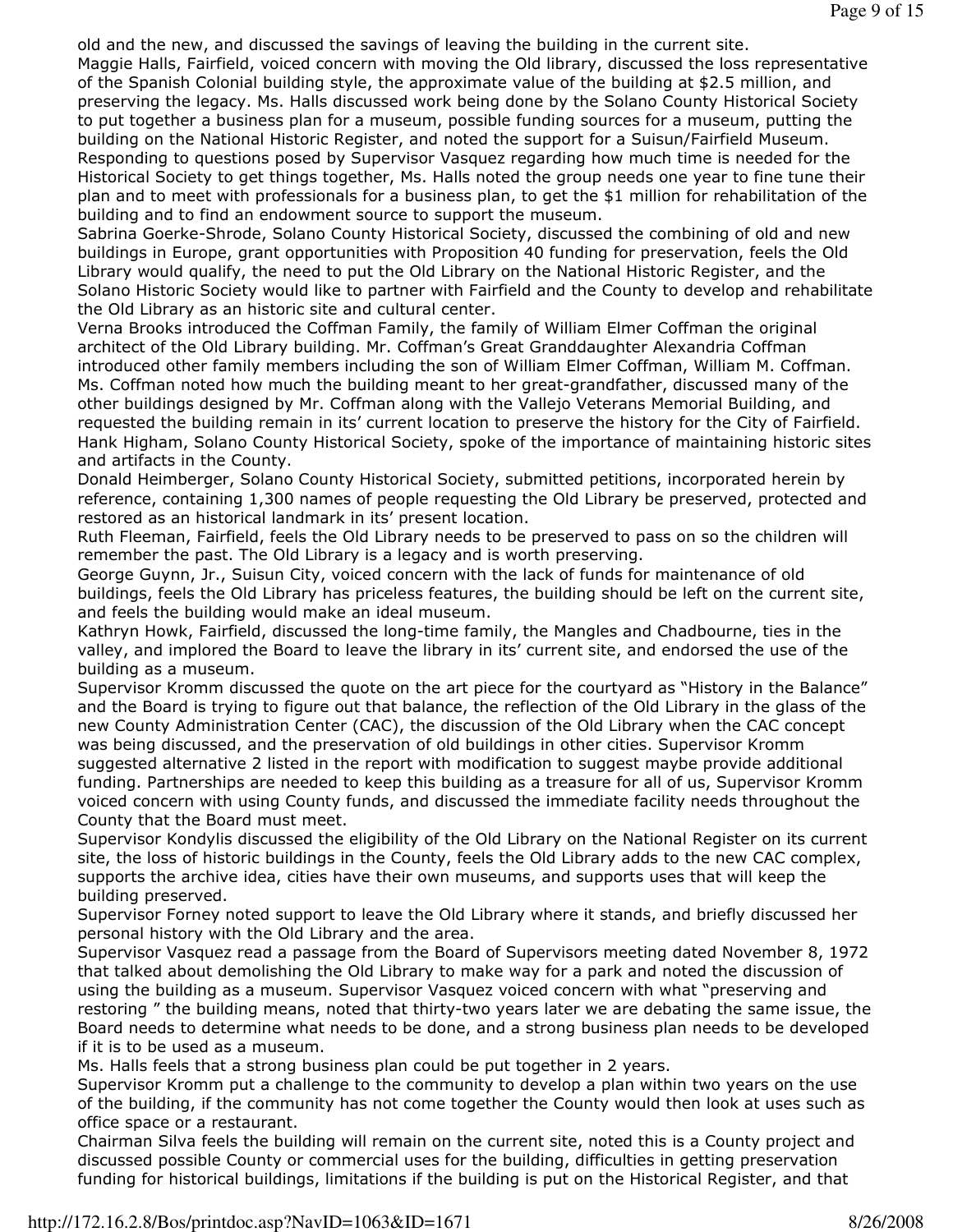there are still questions to be answered on the use of the building that is compatible with County Government.

Supervisor Kondylis noted the need for strong commitments by the community that they are willing to do the work to submit the application to place the building on the National List of Historic Places. On motion of Supervisor Kromm and seconded by Supervisor Kondylis, the Board acted to approve Alternative 2 with modifications: The Board elects to leave the Old Library in its current location and maybe provide additional funding to improve the Old Library and expand the Plaza, subject to future determination. So ordered by a vote of 5-0.

33. ORDINANCE REGARDING CAMPING OR SQUATTING ADOPTED ON FIRST READING; SECOND READING SET FOR JULY 27, 2004

Scheduled on the agenda for this day was consideration of a proposed ordinance, relating to camping or squatting within the unincorporated area of Solano County.

On motion of Supervisor Kromm and seconded by Supervisor Kondylis, the Board directed that the proposed ordinance be read by title only. So ordered by a vote of 4-0; Supervisor Forney excused. Chairman Silva opened the public hearing.

Carl Young, North Bay Vets Reintegration Program, voiced concern regarding cutbacks on homeless services, as he has previously stated. Mr. Young is concerned if the County is more concerned regarding litter and sanitary conditions or with camping, noted most complaints are regarding litter and sanitary conditions on public lands, the lack of facilities for the homeless, the need to treat the homeless veterans, not enough help or services available, and the homeless being incarcerated. Mr. Young discussed a program developed in Oregon by and for the homeless, feels the problems need to be addressed through the litter ordinance, and the need to address the real problems of the homeless. Mr. Young requested a 5-year plan on addressing homelessness in the County. Responding to comments by Supervisor Kromm regarding the benefits of these types of ordinances enabling the Sheriff's deputies the ability to deal with the homeless and trying to get them into programs and work with them and how many actually are jailed, Sheriff Gary Stanton noted few are incarcerated. Deputies usually site and release, the issue is sanitary conditions, and Sheriff Stanton discussed frustration by the public with the mess. This ordinance is a tool that can be used. Supervisor Kromm discussed services that are available, services coming on line to help the homeless single males, and the need for this ordinance.

Supervisor Kondylis discussed the homeless cases, sanitary problems of many homeless campsites, supports this ordinance, but feels the County needs to go further to deal with homelessness. Responding to questions posed by Supervisor Forney regarding designated camping sites and alternatives, Sheriff Stanton noted at this time there are no alternatives, many campers in the Delta are from other counties who like to camp out, make a mess, and then leave. Our officers are working to get the homeless veterans identified and to get help for them.

Supervisor Vasquez posed questions regarding how the ordinance will impact the homeless, Mr. Young discussed the lack of services for single males, work done to help homeless vets get clean and sober, and feels there are enough regulations in place to address the problems of littering and unsanitary conditions.

Supervisor Forney expressed grave concern with the effects this ordinance could have on the homeless.

As there was no one further who wished to speak on this matter, the public hearing was closed.

 On motion of Supervisor Kromm and seconded by Chairman Silva, the Board acted to adopt the proposed Ordinance and to schedule the second reading for July 27, 2004. So ordered by a vote of 3-2; Supervisors Vasquez and Forney voted no.

32. HEALTH AND SOCIAL SERVICES AGREEMENT RENEWALS FOR FIRST QUARTER OF FY 2004/2005, APPROVED

 RESOLUTION NO. 2004-128 APPROVING VARIOUS AGREEMENTS WITH THE STATE OF CALIFORNIA, ADOPTED

 RESOLUTION NO. 2004-129 DELEGATING SIGNATURE AUTHORITY TO THE DIRECTOR OR DEPUTY DIRECTOR/HEALTH OFFICER OF THE DEPARTMENT OF HEALTH AND SOCIAL SERVICES, ADOPTED

 The Board was provided with an Agenda Submittal from the Department of Health and Social Services dated June 22, 2004, incorporated herein by reference, outlining renewal agreements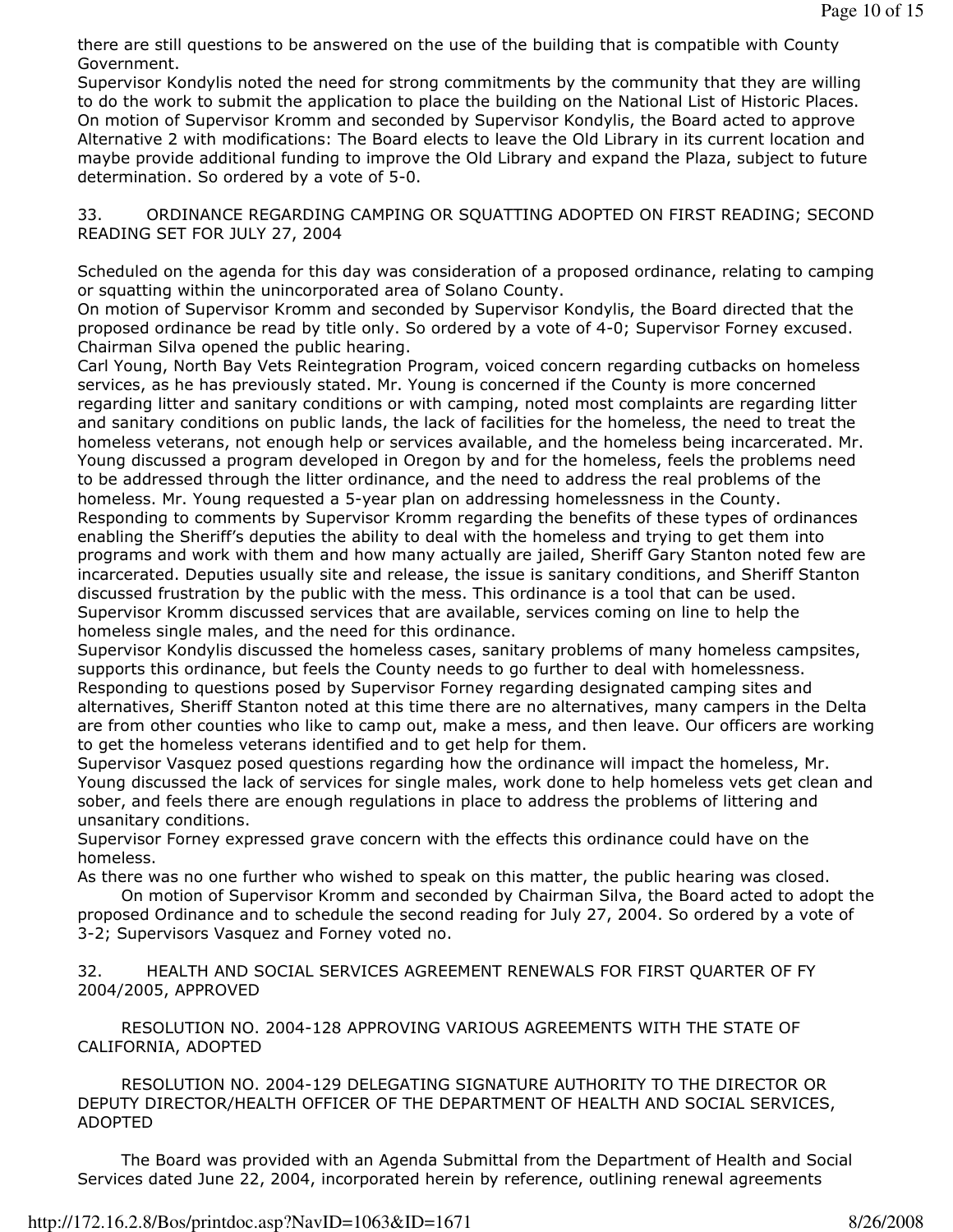needed for the first quarter of FY 2004/2005.

Stephan Betz, Health and Social Services noted two agreements were inadvertently left off the list, they are: Planned Parenthood-Shasta/Mt. Diablo (agreement 006) for \$155,939 for the period of July 1, 2004 through June 30, 2005; and agreement with Telecare Strides Program (agreement #307) in the amount of \$1,174,800 for the period of July 1, 2004 through June 30, 2005 for adult outpatient and case management services for 50 clients.

On motion of Supervisor Kondylis and seconded by Supervisor Vasquez, the Board acted to add the agreements with Planned Parenthood-Shasta/Mt. Diablo and with Telecare and their Strides Program to the last of agreements to be approved. So ordered by a vote of 5-0.

 On motion of Supervisor Kondylis and seconded by Supervisor Forney, the Board acted to approve renewal agreements for service and revenue agreements for FY 2004/2005 first quarter renewals along with the added contracts noted by Mr. Betz, to authorize the Chairman to sign the agreements and subsequent amendments, to authorize the Department to reduce or terminate contracts as needed to stay within budgeted funding, to adopt Resolution No. 2004-128 and Resolution No. 2004-129, and to appoint the Director of Health and Social Services as signatory for professional fee for service agreements needed to provide services to clients through the Solano Mental Health Plan and to provide residential services for clients in State certified and licensed facilities by licensed providers. So ordered by a vote of 5-0.

## 35A. NUT TREE AIRPORT ADVISORY COMMITTEE CREATED AND BYLAWS APPROVED AS AMENDED

Director of Resources Management Birgitta Corsello reviewed the information contained in the Agenda Submittal from her department dated June 22, 2004, incorporated herein by reference, regarding consideration of a proposed ordinance that would rename the Aviation Advisory Committee as the Solano County Airport Land Use Commission, and adding Division 6 to that Article, creating the Nut Tree Airport Advisory Committee. Ms. Corsello noted meeting with the City Selection Committee regarding the current advisory committee and the proposed reconfiguration. Ms. Corsello provided the Mayors with the Public Utilities Code that outlines the requirements of the Airport Landuse Commission. The Mayors requested the Board allow the Mayors, the City Planning Directors, and the City Managers the opportunity to comment on the Airport Landuse Commission function and the potential restructuring of that commission. Ms. Corsello noted agreement by the Mayors to split the two committees and to create a separate committee for the Nut Tree Airport. This would allow the Nut Tree Airport Advisory Committee to move forward, and requested the portion regarding the Airport Landuse Commission not be considered at this time.

County Counsel Dennis Bunting suggested not passing an ordinance in regards to the Nut Tree Airport Aviation Advisory Committee, but to take action by motion. This would allow amendments to the committee without going through the ordinance process. Mr. Bunting provided the Board with a memo dated June 21, 2004, incorporated herein by reference, regarding creation of the Nut Tree Airport Advisory Committee by motion. This action will give the structure for the committee and outline the powers the Board will give the committee.

Supervisor Kromm voiced concern regarding the membership requirements, in particular with the requirements listed for the Business Representative.

Chairman Silva noted recommendations by the consultant that one member should be a business representative from the Nut Tree/Vacaville area enabling them to do outreach in the community. Ms. Corsello noted the suggestion of the current committee was to acknowledge a resident in the Vacaville area that lives within the Airport Landuse Plan zones be one of the voices on the committee. The reason for the Business Representative position, as the consultant recommended, was to include a business person that is doing business with the airport or is doing business in the area of the airport to ensure the business community is involved; this would result in a way to attract businesses to the area that have an airplane or to attract corporate operations.

Supervisor Vasquez voiced concern [item 1 (d)] with the wording "and may be recommended for appointment by the Vacaville Chamber of Commerce", which is restrictive and not reaching out to the entire business community; and regarding the "expertise in aviation" requirement, and feels you need to have a concerned citizen's voice there.

Ms. Corsello noted the extensive debate by the commission for the recommendations being presented.

Mr. Bunting noted the "expertise in Aviation" is not a statutory requirement for this committee, and the Board has discretion if they want that provision.

Supervisor Kromm noted the Business Representative and the Area Resident should be a balance to the other aviation people on the committee.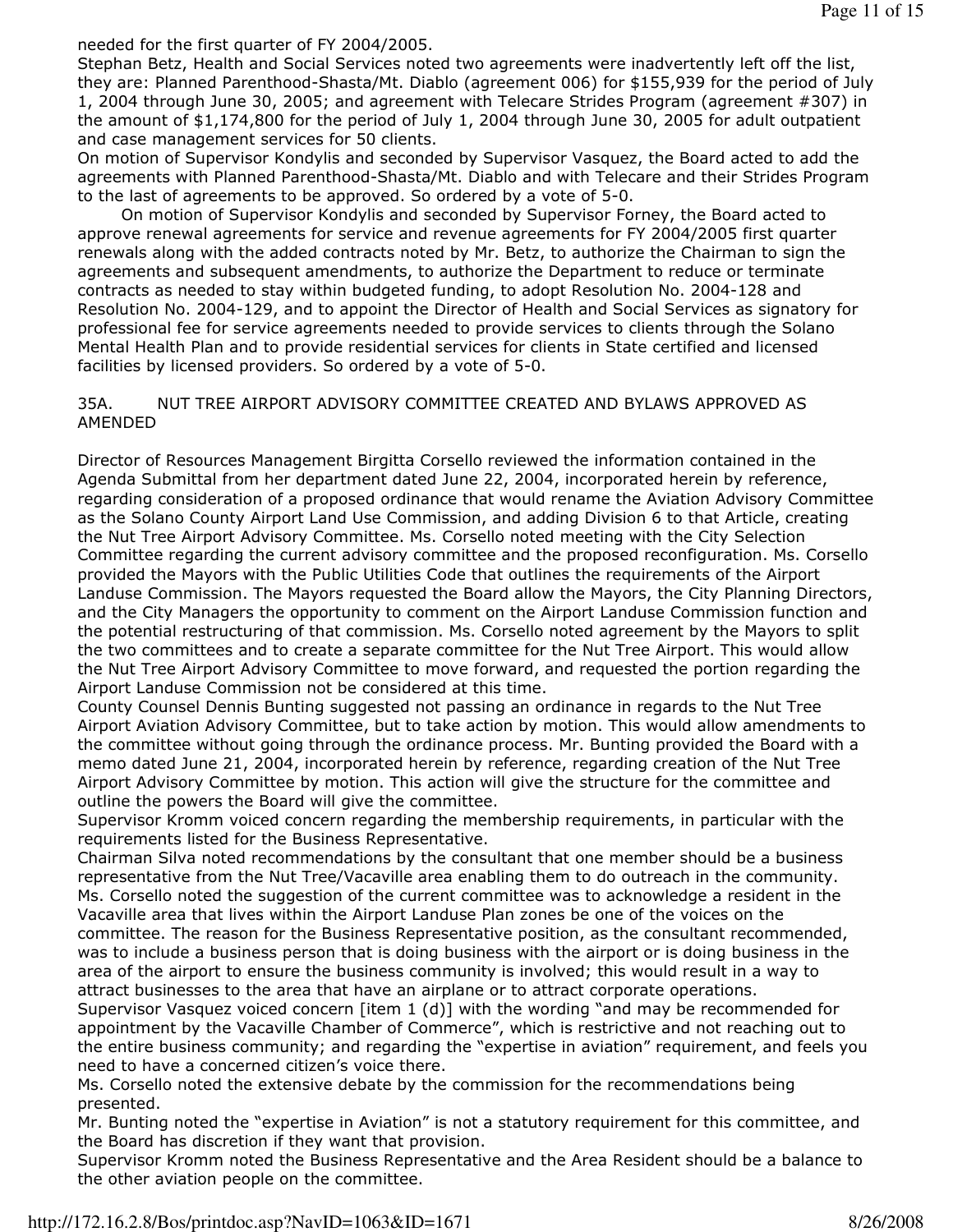There was a brief discussion regarding the Pilots Association Member SHOULD or SHALL be a member of the Solano Pilots Association, and it was determined that the member "SHALL" be a member of the Solano Pilots Association.

There was a discussion regarding the residency issue (item 2 of the Bylaws), after much discussion it was determined that members of the Committee shall reside or work in Solano County. Later in the meeting the Board added to item 2 "and be representative of the geographic areas of Solano County".

The discussion regarding item 1 (e) Business Representative resulted in "One should be associated with a business enterprise located in the Vacaville area". The remainder of that clause was stricken. Supervisor Kondylis requested item 3 be removed, and add to item 2 "and be representative of the geographic areas of the County."

On motion of Chairman Silva and seconded by Supervisor Forney, the Board acted to create the Nut Tree Airport Advisory Committee, to adopt the proposed by-laws with the amendments noted in the memorandum from County Counsel dated June 21, 2004, and to incorporate the changes to Article IV requested by the Board as listed above. So ordered by a vote of 5-0.

## 34. SOLANO TRANSPORTATION IMPROVEMENT AUTHORITY'S DRAFT COUNTY TRANSPORTATION EXPENDITURE PLAN, RECEIVED

 The Board was provided with an Agenda Submittal dated June 22, 2004, incorporated herein by reference, regarding receiving the draft Solano County Transportation Expenditure Plan. Paul Wiese, Department of Resources Management/Public Works, presented a brief introduction. Responding to questions posed by Supervisor Kondylis there was a brief discussion regarding the authority of the Solano Transportation Improvement Authority (STIA) and the difference with Solano Transportation Authority (STA), and the distribution of literature by STIA, a copy is incorporated herein by reference.

Supervisor Kromm posed questions on said literature/brochure title Traffic Relief for Solano County, and the minor changes to the draft plan not included in the brochure, Daryl Halls, Director of STA, discussed polling that is being done by the private sector, and the printing and mailing of the brochure after the draft plan was approved by the STIA Board on June 9th.

Mr. Wiese noted the changes by the STIA Board are here for comment by the Board of Supervisors. The STIA Board will consider any comments received on June 24, 2004, after the matter will go to the cities for approval and return to the Board of Supervisors on July 7, 2004 with the request the matter be placed on the November ballot. Mr. Wiese noted one key point is the local streets and roads program that would bring about \$33 million for Solano County road rehabilitation projects, and about \$5 million for return to source funding.

Mr. Halls reviewed a visual presentation titled "Traffic Relief Plan for Solano County" beginning with Current and Future Transportation Challenges, Daily Delay in 2030 with no Improvements, Transportation Challenges 2004-2030, Project Funding, Self-Help Through Sales Taxes, Draft Traffic Relief Plan for the County, May 12th STIA Board Formed Independent Taxpayers Watchdog Committee, Draft Traffic Relief Plan for the County, Local Return-to-Source Funds, and Draft Traffic Relief Plan Projected Funding.

Supervisor Kromm expressed concern with points in the flier for four traffic lanes through Jamison Canyon when that was not approved by the STIA Board, Mr. Halls noted there were some errors in the brochure that went out. Mr. Halls continued the visual presentation with Countywide Projects, If ½ Cent Sales Tax Measure Passes, and the Next Steps.

Responding to questions posed by Supervisor Kondylis regarding the polling results, Mr. Halls noted the STIA Board will get a summary of the responses for overall support.

There was a brief discussion regarding if the polling results would become a public record, with final determination to be answered by County Counsel in the near future.

Supervisor Kondylis expressed real concern that the brochure that was distributed was very close to being a political brochure, with widening roads, and noted opposition to the plan unless it is dramatically changed.

Supervisor Kromm expressed concern regarding the statement on the back of the brochure listing the responsibilities of the STIA, noted other errors listed in the brochure, and feels we are missing a giant opportunity to make the transportation/landuse connection through the sales tax measure. Responding to these comments Mr. Halls noted the focus of this expenditure plan is to focus on products that have strong support, and noted the challenge of getting a 2/3rds majority to pass the measure. The STA is developing the Solano portion of the MTC Transportation Livable Communities and Housing Center Program that will mean significant funding for these projects. This plan offers a lot of flexibility for the local jurisdictions for local projects. There is a tremendous highway need and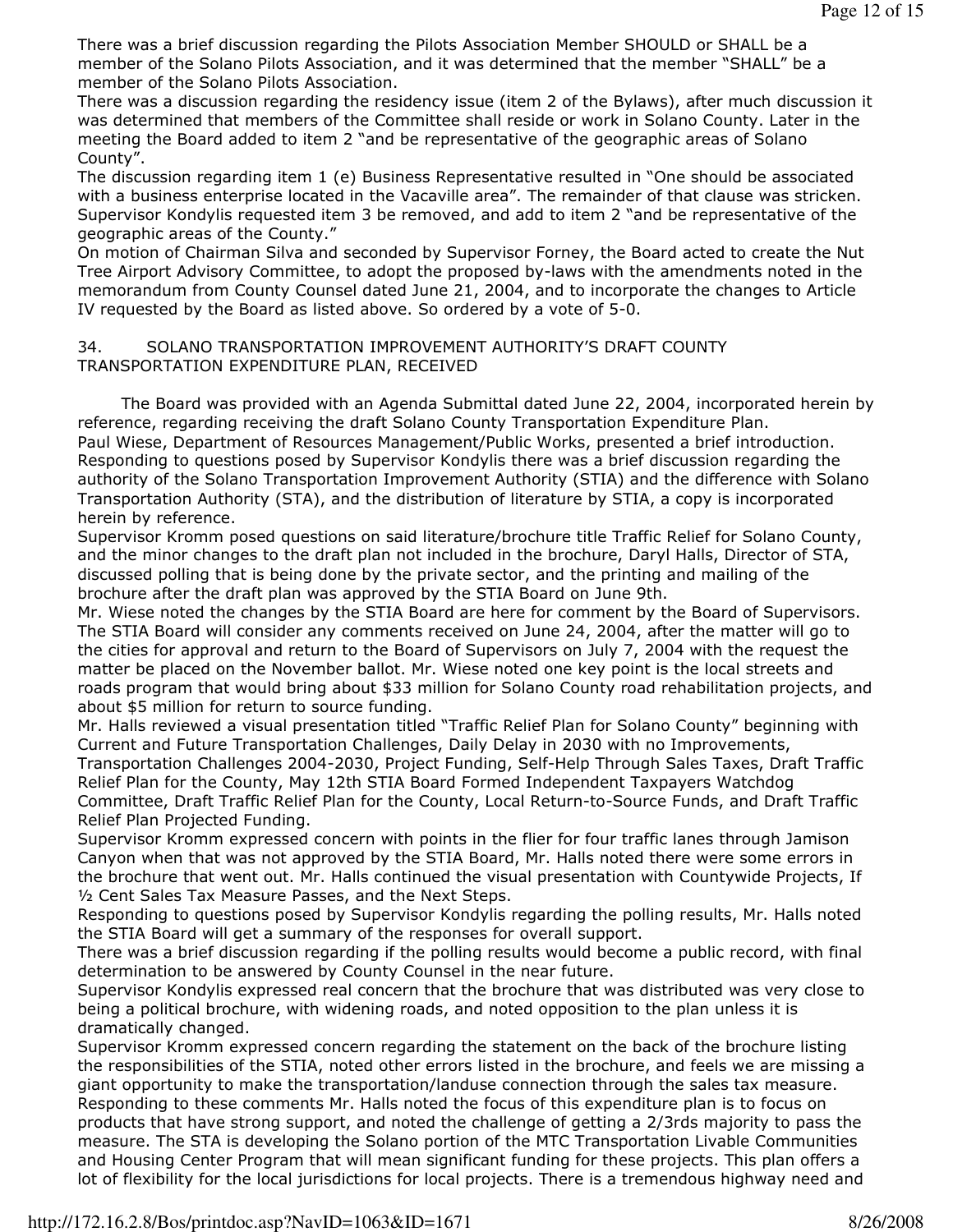a tremendous commuter transit need and this plan offers an aggressive recommendation for transit projects that must be in place for landuse connectivity. This plan offers options to the County and the cities, the difficulty is putting together a plan that will pass by 2/3rds majority, and we need political consensus from the County and the cities. If this fails all the projects will not have funding, and we will not see enhanced expanded transit with a local funding source.

Chairman Silva noted changes to the plan to withdraw funding for the widening of Highway 12 west and to do safety improvements instead, and discussed how congested I-80 is through Solano County, what it will take to correct those problems, and that there have been some compromises made.

Supervisor Kromm feels there have been significant compromises from the landuse people and feels that more than funding changes needs to be made.

Supervisor Kondylis feels HOV lanes are needed at I-80/I-680 to get people through that area, the express busses need to be put on express lanes to move them, the Highway 12 improvements need to be done in cooperation with Napa County, feels the public would use rapid transit alternatives if there more reliable, comfortable and faster.

Mr. Halls discussed the HOV lanes for I-680 and I-80 and those Interchanges.

35B. ORDINANCE NO. 1647 AMENDING CHAPTER 28, SECTION 28-15 OF THE SOLANO COUNTY CODE TO REZONE ½ ACRE OF PROPERTY LOCATED NORTHEAST OF ROCKVILLE ROAD, APPROXIMATELY ONE MILE NORTH OF THE CITY OF FAIRFIELD, FROM EXCLUSIVE AGRICULTURE (A-20) TO RURAL RESIDENTIAL (RR-5), ADOPTED

Scheduled on the agenda for this day was consideration of a proposed ordinance, which would rezone approximately ½ acre of land located along Rockville Road, from Exclusive Agriculture (A-20) to Rural Residential (RR-5) to facilitate a lot line adjustment.

On motion of Supervisor Kondylis and seconded by Supervisor Silva, the Board directed that the proposed ordinance be read by title only. So ordered by a vote of 4-0; Supervisor Forney excused. Chairman Silva opened the public hearing. As there was no one who wished to speak on this matter, the public hearing was closed.

On motion of Supervisor Kondylis and seconded by Supervisor Kromm, the Board acted to adopt Ordinance No. 1647. So ordered by a vote of 4-0; Supervisor Forney excused. (see Ordinance Book)

31B. BOARD TOOK A POSITION OF SUPPORT FOR SB 1192 (CHESBRO – HEALTH PLAN COVERAGE FOR SUBSTANCE ABUSE DISORDERS AND SB 1612 (SPEIER) – FOSTER CARE

 The Board was provided with Agenda Transmittals from the Children's Network (Item 20) and the County Administrators Office (Item 31B) dated June 22, 2004, incorporated herein by reference, regarding legislation of importance to the County.

 Supervisor Kondylis requested AB 2013 (Steinberg) Statewide Fingerprint Imaging System be discussed for further clarification before a decision is made.

 There was a consensus of the Board to support SB 1192 (Chesbro) – Health Plan Coverage for Substance Abuse Disorders and SB 1612 (Speier) – Foster Care.

BOARD TOOK A POSITION OF SUPPORT AS AMENDED FOR SB 1477 (SHER)

Gail Feldman, County Administrative Office, reviewed the information contained in the Agenda Submittal from her department dated June 22, 2004, incorporated herein by reference, regarding the four bills listed in Item 31B for policy determination beginning with the outline of SB 1477 (Sher) Water Quality noting language changes that could be recommended to the author. On motion of Supervisor Kromm and seconded by Supervisor Kondylis, the Board acted to take a position of support as amended on SB 1477 (Sher). So ordered by a vote of 4-0; Supervisor Forney excused.

BOARD TOOK A POSITION OF OPPOSITION FOR AB 382 (CORREA) – TRIBAL BONDS; ENVIRONMENTAL IMPACTS

 Ms. Feldman outlined AB 382 (Correa) – Tribal bonds; environmental impacts. Supervisor Kromm noted the CSAC position of oppose and concurs with that position. On motion of Supervisor Kromm and seconded by Supervisor Kondylis, the Board acted to take a position of oppose for AB 382. So ordered by a vote of 4-0; Supervisor Forney excused.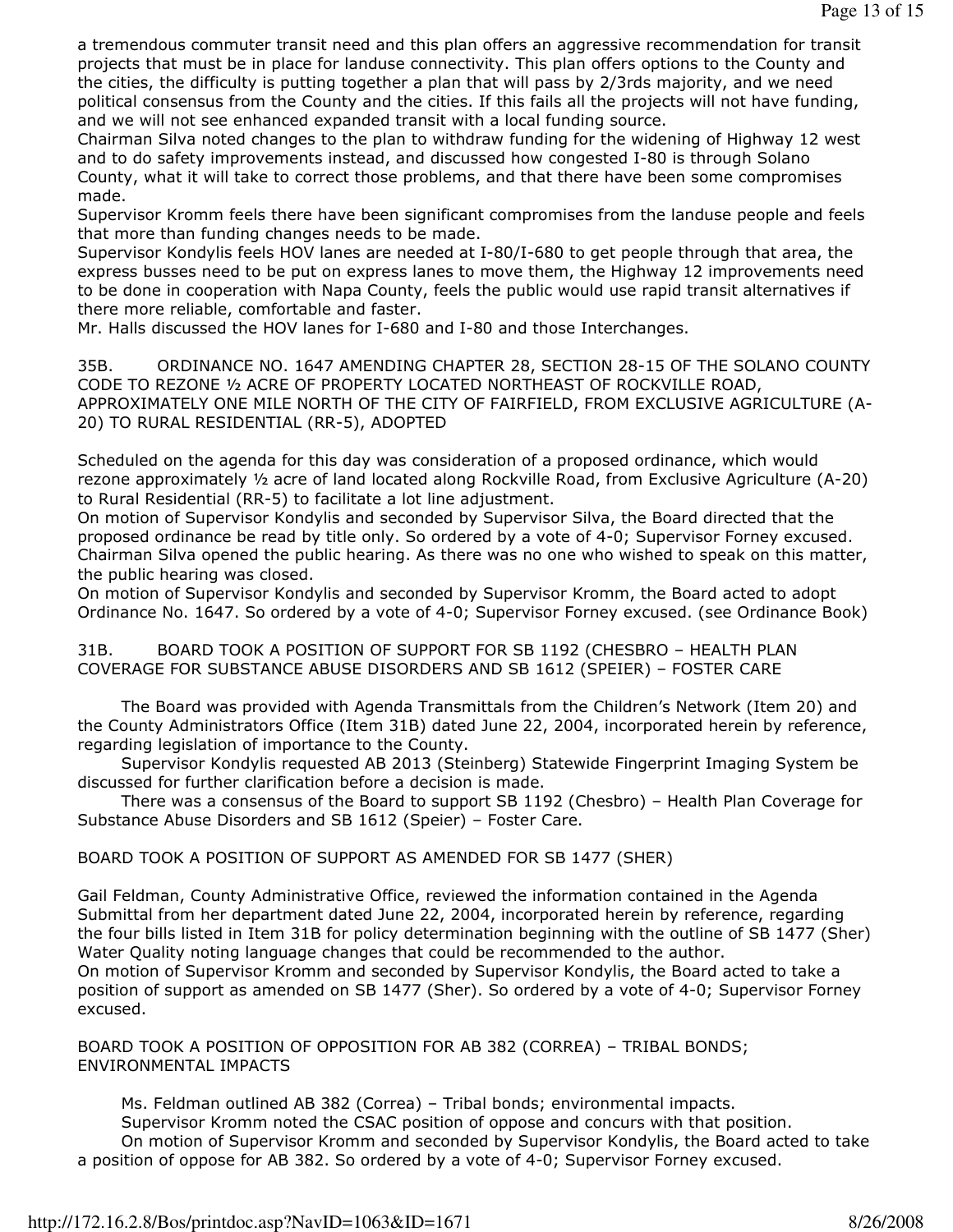# AB 2082 (RIDLEY-THOMAS) NOT TO BE CONSIDERED AT THIS TIME

 Ms. Feldman noted a change in the status of AB 2082 to inactive, and there was a consensus of the Board to drop consideration of this bill.

BOARD TOOK A POSITION OF SUPPORT IN CONCEPT OF AB 1983 (WOLK) – STATE RECLAMATION BOARD

 Ms. Feldman outlined AB 1983, which would grant similar powers to the State Reclamation Board as granted to the Army Corp of Engineers regarding environmental protections associated with flood control projects. The Madera County Board of Supervisors requested oppose this legislation with concerns that would reduce farmlands in the Sacramento River Delta due to required setback levees, and the primary focus of the Reclamation Board could be changed.

 Supervisor Kromm noted negotiations with this bill and language changes to define the State's Reclamation Board's primary mission as to protect human life from flood damage. This bill would streamline this board and allow local agencies to leverage Federal and State dollars for flood control and reclamation projects. Supervisor Kromm would like to support the bill in concept.

Supervisor Kondylis discussed possible consolidation of local reclamation districts.

 On motion of Supervisor Kromm and seconded by Supervisor Kondylis, the Board acted to support in concept AB 1983. So ordered by a vote of 4-0; Supervisor Forney excused.

## 20. SOLANO COUNTY CHILDREN'S ALLIANCE PROPOSED STATE BUDGET RECOMMENDATIONS FOR 2004/05 APPROVED

# BOARD ENDORSES THE CHILDREN'S ALLIANCE POSTION OF SUPPORT FOR SB 1343 (ESCUTIA/WOLK) AND AB 2795 (WOLK)

 Supervisor Kondylis posed questions regarding AB 2013 the Statewide Fingerprint Imaging System, Jayleen Richards, Children's Alliance, outlined the purpose of the Statewide fingerprinting imaging system is currently being used to determine eligibility for food stamps, discussed how costly the system, and noted that only about half of those eligible participate in the program. The State currently has other systems that could be used to track any fraud or abuse.

 Rosemary Kennedy, Children's Alliance, noted a current system that has Statewide access, and feels this system would catch any abuse or fraud in the food stamp program.

 Supervisor Kondylis requested further review of the bill language for AB 2013 before a position is taken.

 On motion of Supervisor Kondylis and seconded by supervisor Silva, the Board acted to approve the Solano County Children's Alliance Proposed State Budget Recommendations, and to support SB 1343, and AB 2795 as part of the County legislative policy. So ordered by a vote of 4-0; Supervisor Forney excused.

# APPOINTMENTS/RESIGNATIONS TO BOARDS AND COMMISSIONS

On motion of Supervisor Kondylis and seconded by Supervisor Vasquez, the Board acted to approve the following appointments and/or resignations to Boards and Commission. So ordered by a vote of 4-0; Supervisor Forney excused.

36A. APPOINTMENT OF PARISH SHEPHERD, BARBARA PETERSEN, ELISA HAGGARD AND RE-APPOINTMENT OF DOUG BUMGARNER, EUGENE KORTE TO THE LOCAL MENTAL HEALTH BOARD, as outlined in the Agenda Submittal from Health and Social Services dated June 22, 2004, incorporated herein by reference, confirmed.

36B. RESIGNATION OF LAURA FOWLER AS SOLANO COUNTY FIRST 5 COMMISSIONER AND APPOINTMENT OF STEPHAN BETZ TO THE FIRST 5 COMMISSION, as outlined in the Agenda Submittal from Health and Social Services dated June 22, 2004, incorporated herein by reference, approved and Mr. Betz will fill the unexpired term that will end July 1, 2007.

36C. BRUCE SANDERS APPOINTED ANA DINEEN, IRENE LOPEZ-TAURIAC, NANCY GOODMAN, GAYLA REITER, AND DEBBIE DAVIS REAPPOINTED TO THE SOLANO CHILDREN'S ALLIANCE; RESIGNATIONS ACCEPTED FROM THOMAS C. OLSEN AND NORMAN THOMPSON, as outlined in the